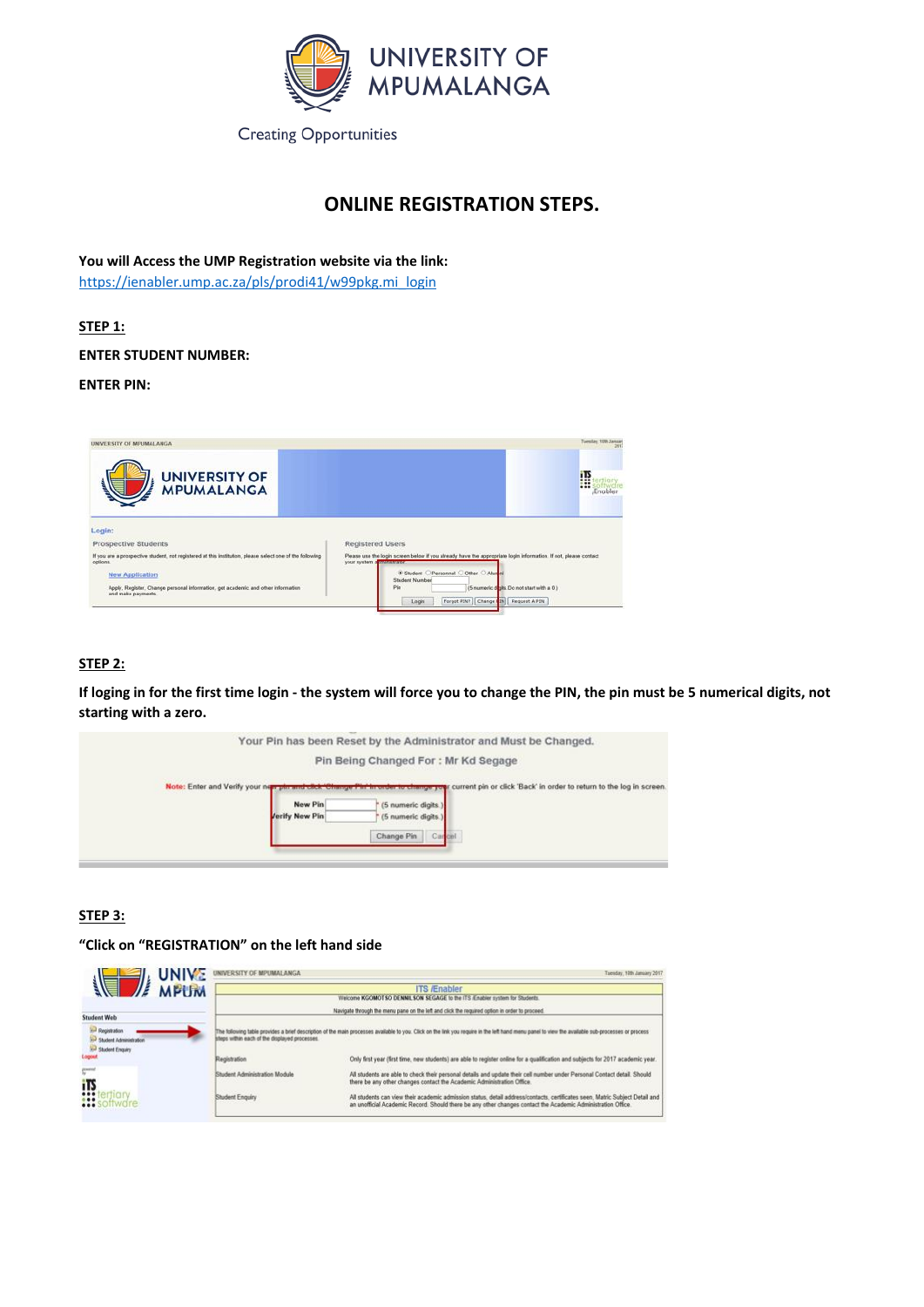#### **STEP 4:**

**Read through the Rules and Regulations and click on the "I ACCEPT" button**



### **STEP 5:**



#### **STEP 6:**

**Click on "SUBMIT REGISTRATION" on your right and enter your "Employment Status" from the drop down button list CLICK on** "**Save and Continue" below.**

| <b>UNIVERS</b>                                     | UNIVERSITY OF MPUMALANGA                                                                                                                             |
|----------------------------------------------------|------------------------------------------------------------------------------------------------------------------------------------------------------|
| <b>MPUMALA</b>                                     | <b>Process Trail: Qualification &gt; Study Choice</b>                                                                                                |
|                                                    | <b>Submit Registration</b>                                                                                                                           |
| Student Web                                        | <b>IStudes</b>                                                                                                                                       |
| <b>Paganation</b>                                  | Name:                                                                                                                                                |
| <b>Rules And Regulations</b>                       | All fields indicated with a * must be completed.<br><b>Note:</b>                                                                                     |
| Submit Registration<br>Proof of Registration - PCF | Click 'Save and Continue' to continue with registration process.<br>Click 'Restart Process' to select different 'Admitted Application' if available. |
| <b>Process Status</b>                              | Academic Year: 2017                                                                                                                                  |
| <b>Sal Student Administration</b>                  | Qualification: DIPAGR - DIPLOMA IN AGRICULTURE PLANT PRODUCTION                                                                                      |
| <b>In Student Enquiry</b><br>Logout                | How am I going to study for this qualification: 1 - MBOMBELA CAMPUS FULL TIME<br>Required Registration Credits                                       |
|                                                    | When am I going to study for this qualification: YR - YEAR BLOCK<br>Maximum<br><b>Minimum</b>                                                        |
| $\frac{1}{2}$                                      | None<br>None<br>My intended study period: 1 - FIRST YEAR                                                                                             |
| iTS                                                | between the control of the state of the control of the control of the control of the control of the control of<br>m.                                 |



### **STEP 7:**

- − **Select your subjects, by ticking the box next to each subject.**
- − **Ensure that you select ALL compulsory subjects. Select balance of courses from list of electives.**
- − **The modules you selected will display, CLICK on "SAVE and CONTINUE" if you are absolutely sure that you have selected the right subjects, offering type and period of study.**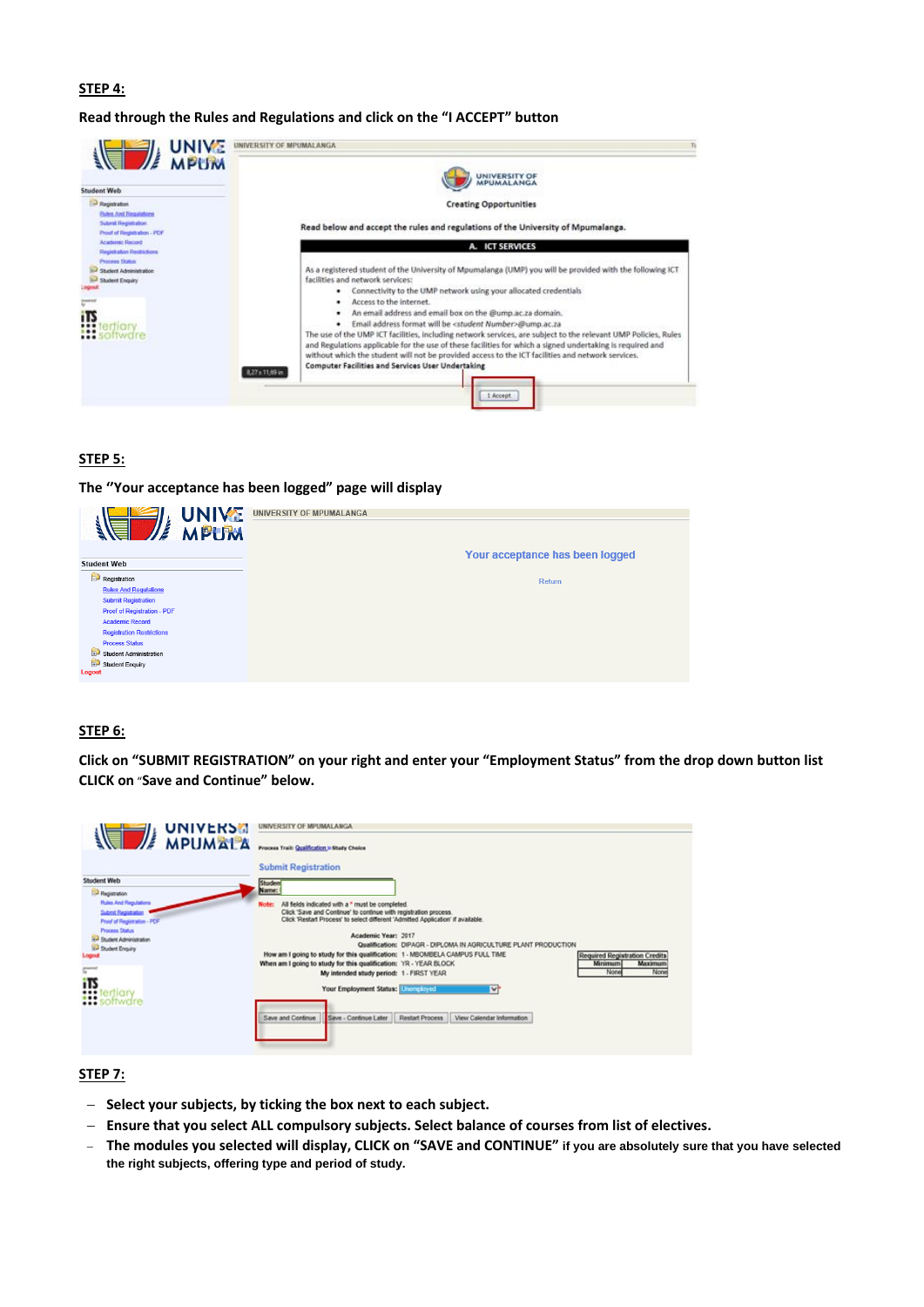| <b>Student Web</b>                                                                                                                                                                      | <b>Possible Subject Selection</b>                                                                                                                                                                                                                       |                          |                                                                            |
|-----------------------------------------------------------------------------------------------------------------------------------------------------------------------------------------|---------------------------------------------------------------------------------------------------------------------------------------------------------------------------------------------------------------------------------------------------------|--------------------------|----------------------------------------------------------------------------|
| Registration<br><b>Rules And Regulations</b>                                                                                                                                            | <b>Student N</b><br>Name: MF                                                                                                                                                                                                                            |                          |                                                                            |
| <b>Submit Registration</b><br>Proof of Registration - PCIF<br><b>Academic Record</b><br><b>Registration Restrictions</b><br>Process Status<br>Student Administration<br>Student Enquiry | 2017<br>Academic Year<br><b>IDIPCON - DIPLOMA IN NATURE CONSERVATION</b><br>Qualification<br>1 - MBOMBELA CAMPUS FULL TIME<br><b>Mode of Study</b><br>Academic Period YR - YEAR BLOCK<br>Period of Study 1 - FIRST YEAR                                 |                          | Required Registration Credits<br><b>Minimum</b><br>Maximum<br>None<br>None |
| Logicut                                                                                                                                                                                 | Please select the subjects or modules you plan to register for by clicking on the check box alongside the subject detail. When all of your selections have been made,<br>click the 'Save and Continue' button to proceed with the registration process. |                          |                                                                            |
|                                                                                                                                                                                         |                                                                                                                                                                                                                                                         | <b>Possible Subjects</b> |                                                                            |
| <b>Control</b>                                                                                                                                                                          |                                                                                                                                                                                                                                                         |                          | <b>Academic Credits</b>                                                    |
|                                                                                                                                                                                         | Subject                                                                                                                                                                                                                                                 | Compulsory               | <b>Not Applicable</b>                                                      |
| <b>ITS</b><br><b>!!!</b> tertiory                                                                                                                                                       | $\angle$ BOT101 - BOTANY 101                                                                                                                                                                                                                            | Yes.                     |                                                                            |
| :: software                                                                                                                                                                             | CON101 - CONSERVATION ECOLOGY 101                                                                                                                                                                                                                       | Yes                      |                                                                            |
|                                                                                                                                                                                         | CON102 - CONSERVATION ECOLOGY 102                                                                                                                                                                                                                       | Yes                      |                                                                            |
|                                                                                                                                                                                         | CSC1C1 - END USER COMPUTING                                                                                                                                                                                                                             | Yes                      |                                                                            |
|                                                                                                                                                                                         | ENV102 - ENVIRONMENTAL LAW                                                                                                                                                                                                                              | Yes                      |                                                                            |
|                                                                                                                                                                                         | M. ENV111 - ENVIRONMENTAL MANAGEMENT 101                                                                                                                                                                                                                | Yes                      |                                                                            |
|                                                                                                                                                                                         | V HRM102 - HUMAN RESOURCE MANAGEMENT                                                                                                                                                                                                                    | Yes                      |                                                                            |
|                                                                                                                                                                                         | M REM101 - RESOURCE MANAGEMENT 101<br>$-200101 - 200$ LOGY 101                                                                                                                                                                                          | Yes<br>Yes               |                                                                            |

# **STEP 8:**

**Check if all the modules you selected are displaying, then CLICK on "CONTINUE" if you are absolutely sure that you have selected the right subjects, offering type and period of study.**

|                                                                                             | <b>Minimum</b><br>None | Attendance                                                                                                     | Academic                                                                                                                          |                                                                                                                                                                                                                                                                                                                    | Student<br>Name: M<br>2017<br><b>AcademicYear</b><br>DIPCON - DIPLOMA IN NATURE CONSERVATION<br>Qualification<br>1 - MBOMBELA CAMPUS FULL TIME<br>Mode of Study<br>Academic Period YR - YEAR BLOCK<br>Period of Study 1 - FIRST YEAR                                                                                                             | <b>Registration</b><br><b>Rules And Regulations</b><br>Submit Registration<br>Proof of Registration - PDF<br><b>Academic Record</b><br>Registration Restrictions |
|---------------------------------------------------------------------------------------------|------------------------|----------------------------------------------------------------------------------------------------------------|-----------------------------------------------------------------------------------------------------------------------------------|--------------------------------------------------------------------------------------------------------------------------------------------------------------------------------------------------------------------------------------------------------------------------------------------------------------------|--------------------------------------------------------------------------------------------------------------------------------------------------------------------------------------------------------------------------------------------------------------------------------------------------------------------------------------------------|------------------------------------------------------------------------------------------------------------------------------------------------------------------|
| <b>Required Registration Cred</b><br>Maxim<br>N<br><b>Academic Cre</b><br><b>Not Applic</b> |                        |                                                                                                                |                                                                                                                                   |                                                                                                                                                                                                                                                                                                                    |                                                                                                                                                                                                                                                                                                                                                  |                                                                                                                                                                  |
|                                                                                             |                        |                                                                                                                |                                                                                                                                   |                                                                                                                                                                                                                                                                                                                    |                                                                                                                                                                                                                                                                                                                                                  |                                                                                                                                                                  |
|                                                                                             |                        |                                                                                                                |                                                                                                                                   |                                                                                                                                                                                                                                                                                                                    |                                                                                                                                                                                                                                                                                                                                                  | Process Status<br><b>Student Administration</b>                                                                                                                  |
|                                                                                             |                        | Type                                                                                                           | Period                                                                                                                            | <b>Mode of Study</b>                                                                                                                                                                                                                                                                                               | <b>Subjects</b>                                                                                                                                                                                                                                                                                                                                  | <b>Student Enquiry</b>                                                                                                                                           |
|                                                                                             |                        | N - NORMAL EXAM                                                                                                | S1 - SEMESTER ONE                                                                                                                 | 1 - MBOMBELA CAMPUS FULL TIME                                                                                                                                                                                                                                                                                      | BOT101 - BOTANY 101                                                                                                                                                                                                                                                                                                                              | Logout                                                                                                                                                           |
|                                                                                             |                        | N - NORMAL EXAM                                                                                                | S1 - SEMESTER ONE                                                                                                                 | 1 - MBOMBELA CAMPUS FULL TIME                                                                                                                                                                                                                                                                                      | CON101 - CONSERVATION ECOLOGY 101                                                                                                                                                                                                                                                                                                                |                                                                                                                                                                  |
|                                                                                             |                        | N - NORMAL EXAM                                                                                                | S2 - SEMESTER TWO                                                                                                                 | 1 - MBOMBELA CAMPUS FULL TIME                                                                                                                                                                                                                                                                                      | CON102 - CONSERVATION ECOLOGY 102                                                                                                                                                                                                                                                                                                                | <b>Pierral</b>                                                                                                                                                   |
|                                                                                             |                        | N - NORMAL EXAM                                                                                                | S1 - SEMESTER ONE                                                                                                                 | 1 - MBOMBELA CAMPUS FULL TIME                                                                                                                                                                                                                                                                                      | CSC1C1 - END USER COMPUTING                                                                                                                                                                                                                                                                                                                      | iTS                                                                                                                                                              |
|                                                                                             |                        |                                                                                                                |                                                                                                                                   |                                                                                                                                                                                                                                                                                                                    |                                                                                                                                                                                                                                                                                                                                                  |                                                                                                                                                                  |
|                                                                                             |                        |                                                                                                                |                                                                                                                                   |                                                                                                                                                                                                                                                                                                                    |                                                                                                                                                                                                                                                                                                                                                  |                                                                                                                                                                  |
|                                                                                             |                        |                                                                                                                |                                                                                                                                   |                                                                                                                                                                                                                                                                                                                    |                                                                                                                                                                                                                                                                                                                                                  |                                                                                                                                                                  |
|                                                                                             |                        |                                                                                                                |                                                                                                                                   |                                                                                                                                                                                                                                                                                                                    |                                                                                                                                                                                                                                                                                                                                                  |                                                                                                                                                                  |
|                                                                                             |                        |                                                                                                                |                                                                                                                                   |                                                                                                                                                                                                                                                                                                                    |                                                                                                                                                                                                                                                                                                                                                  |                                                                                                                                                                  |
|                                                                                             |                        | N - NORMAL EXAM<br>N - NORMAL EXAM<br>N - NORMAL EXAM<br>N - NORMAL EXAM<br>N - NORMAL EXAM<br>N - NORMAL EXAM | S2 - SEMESTER TWO<br>S1 - SEMESTER ONE<br><b>S2 - SEMESTER TWO</b><br>S1 - SEMESTER ONE<br>S1 - SEMESTER ONE<br>S2 - SEMESTER TWO | 1 - MBOMBELA CAMPUS FULL TIME<br>1 - MBOMBELA CAMPUS FULL TIME<br>- MBOMBELA CAMPUS FULL TIME<br>1 - MBOMBELA CAMPUS FULL TIME<br>1 - MBOMBELA CAMPUS FULL TIME<br>1 - MBOMBELA CAMPUS FULL TIME<br>- To make amendments use the "Process Trail" at the top of the page that will take you to the appropriate page | ENV102 - ENVIRONMENTAL LAW<br>ENV111 - ENVIRONMENTAL MANAGEMENT 101<br>HRM102 - HUMAN RESOURCE MANAGEMENT<br>REM101 - RESOURCE MANAGEMENT 101<br>ZOO101 - ZOOLOGY 101<br><b>200102 - ANIMAL STUDIES 102</b><br>Note:<br>. Click on 'Continue' button to display Registration Costs.<br>Restart Process<br>Print Registration Details<br>Continue | <b>*** lertigry</b><br><b>:::</b> software                                                                                                                       |

# **Step 9:**

**The summary of the modules with fees will display CLICK on "ACCEPT REGISTRATION"**

| <b>UNIVE</b>                                             |                        | UNIVERSITY OF MPUMALANGA                                                          |                       |                                            | Tuesday, 10th January 2017           |
|----------------------------------------------------------|------------------------|-----------------------------------------------------------------------------------|-----------------------|--------------------------------------------|--------------------------------------|
| <b>MPUM</b>                                              |                        | Process Trail: Qualification >> Study Choice >> Subject >> Details >> Cost Detail |                       |                                            |                                      |
|                                                          |                        | <b>Registration Cost</b>                                                          |                       |                                            |                                      |
| <b>Student Web</b>                                       |                        |                                                                                   |                       |                                            |                                      |
| Pegistration<br>Rules And Regulations                    | Student Nu<br>Name: MR |                                                                                   |                       |                                            |                                      |
| Sylvenit Registration                                    | Academic Year          | 2017                                                                              |                       |                                            |                                      |
| Proof of Registration - PDF<br><b>Academic Record</b>    | Qualification          | <b>DIPCON - DIPLOMA IN NATURE CONSERVATION</b>                                    |                       |                                            |                                      |
| Registration Restrictions                                | <b>Mode of Study</b>   | 1 - MBOMBELA CAMPUS FULL TIME                                                     |                       |                                            | <b>Required Registration Credits</b> |
| Process Status                                           |                        | Academic Period YR - YEAR BLOCK                                                   |                       |                                            | <b>Minimum</b><br><b>Maximum</b>     |
| Student Administration                                   |                        | Period of Study 1 - FIRST YEAR                                                    |                       |                                            | None<br>None                         |
| Student Enquiry                                          |                        |                                                                                   | <b>Cost Estimates</b> |                                            |                                      |
| Logout                                                   | Payee                  | <b>Description</b>                                                                |                       | Transaction                                | Amount                               |
|                                                          | Student                |                                                                                   |                       | <b>REGISTRATION FEE</b>                    | 00                                   |
| powered<br>Tu                                            |                        | BOT101 - BOTANY 101                                                               |                       | SUBJECT FEE                                |                                      |
|                                                          |                        | CON101 - CONSERVATION ECOLOGY 101                                                 |                       | <b>SUBJECT FEE</b>                         | 00<br>00                             |
| <b>ITS</b><br><i><b>CONTENTION</b></i><br><b>CONTENT</b> |                        | CON102 - CONSERVATION ECOLOGY 102                                                 |                       | SUBJECT FEE                                | 00                                   |
|                                                          |                        | CSC1C1 - END USER COMPUTING                                                       |                       | <b>SUBJECT FEE</b>                         | .00                                  |
|                                                          |                        | ENV102 - ENVIRONMENTAL LAW                                                        |                       | SUBJECT FEE                                | 00.000                               |
|                                                          |                        | HRM102 - HUMAN RESOURCE MANAGEMENT                                                |                       | SUBJECT FEE<br><b>DELIBURER AND STREET</b> | A.K.                                 |

| REM101 - RESOURCE MANAGEMENT 101<br>ZO0101 - ZOOLOGY 101 |  | SUBJECT FEE<br>SUBJECT FEE |  |               |
|----------------------------------------------------------|--|----------------------------|--|---------------|
| ZOO102 - ANIMAL STUDIES 102                              |  | SUBJECT FEE                |  |               |
|                                                          |  |                            |  | Sub Total: 00 |
|                                                          |  |                            |  | Total: .00    |
|                                                          |  |                            |  |               |